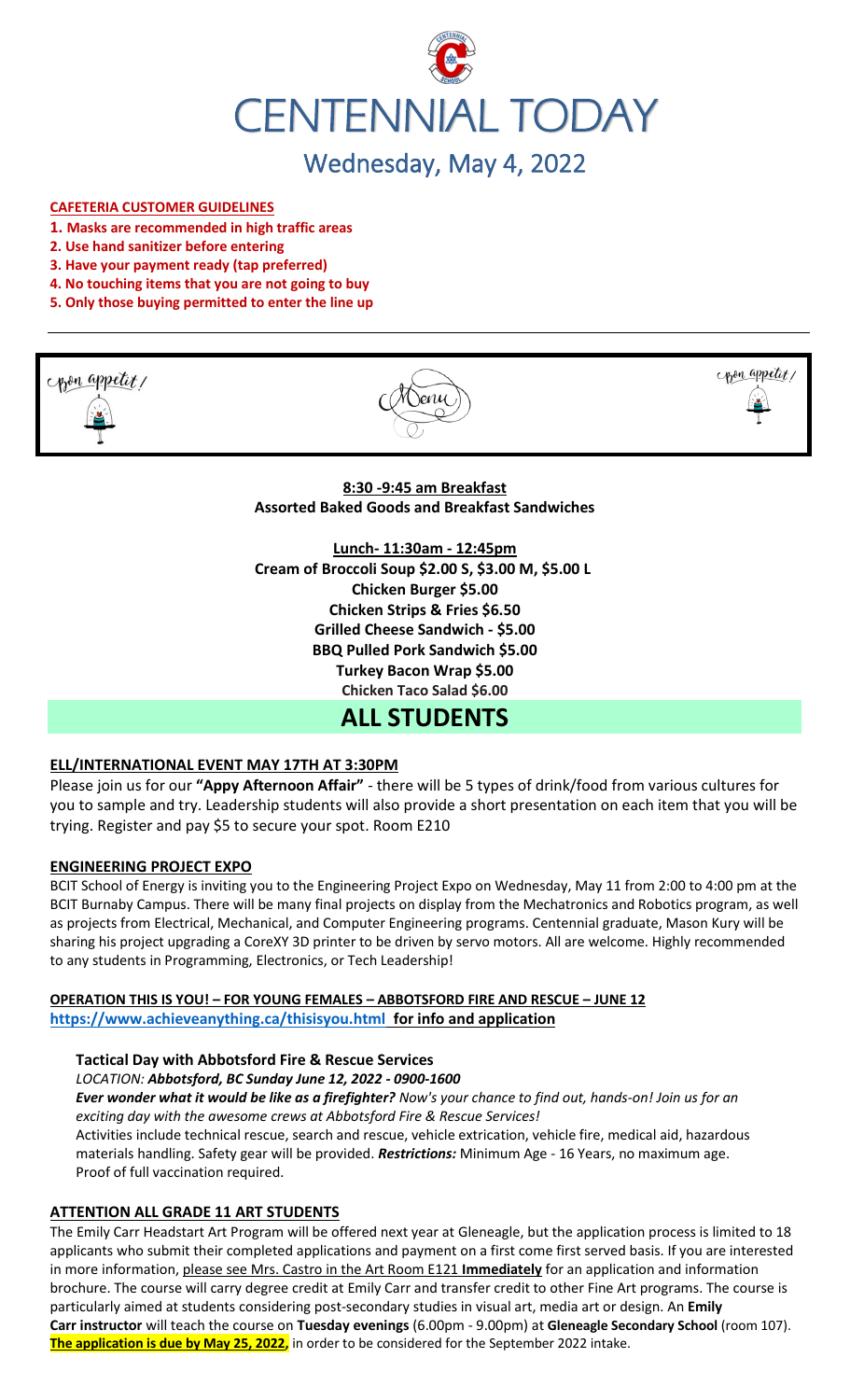## **#LOCAL LOVE FUND – ART EXPO – "COMO LAKE"**

Are you a creative student who wants to spread love and joy to seniors in our community? Students are invited to participate in a travelling ART EXPO this June.

FREE to participate canvas and supplies will be provided.

Let's go Centaurs! Bring some joy and #locallove to the community! Theme: "*COMO LAKE"*. Submissions will be due May 25<sup>th</sup>. Questions? Emai[l dhealeywright@sd43.bc.ca](mailto:dhealeywright@sd43.bc.ca) or come to the Career Centre.

# **GRADE 12**

**CAREER CENTRE Visit the online Centennial Career Centre Page [HERE](https://www.sd43.bc.ca/school/centennial/ProgramsServices/CareerCentre/experiences/Pages/default.aspx#/=)**



**@cent43careercentre** 

# **LOTUS LIGHT CHARITY SCHOLARSHIP**

Applicants will be assessed on scholastic record and community volunteer involvement. \$500. <http://vllcs.org/en/2022/03/llcs-accepting-2022-lotus-light-charity-scholarship-application/> Deadline extended to May 15th, 2022.

# **UBC ENGINEERING – PROSPECTIVE STUDENTS EVERYTHING YOU NEED TO KNOW - ONLINE INFO SESSION**

May 31st, 2022, 5pm – 6pm<https://www.bcschoolsports.ca/member-services/scholarships> REGISTER AT LINK

# **CURIOUS ABOUT DOUGLAS? CHECK OUT THIS VIDEO**

**<https://www.youtube.com/watch?v=z3xEb7RTdo4>**

# **DOUGLAS COLLEGE INFO SESSIONS (MAY & JUNE)**

THU MAY 19, 2022 @ 5:00 PM **ONLINE, ZOOM** THU JUN 23, 2022 @ 5:00 PM **ONLINE, ZOOM SIGN UP[: HTTPS://WWW.DOUGLASCOLLEGE.CA/FUTURE-STUDENTS/EXPLORE-DOUGLAS/INFORMATION-SESSIONS](https://www.douglascollege.ca/future-students/explore-douglas/information-sessions)**

## **ECCE AND HCA PATHWAYS PROGRAM (Domestic ESL) – VIRTUAL INFO SESSION (CAPU)**

**<https://capilanou.ca/about-capu/get-to-know-us/events/items/ecce-and-hca-pathways-program-info-session.php> May 11/22 7pm – 8pm**

# **BC TECH SCHOLARSHIPS – NOW OPEN!**

[https://wearebctech.com/members/technology-impact-awards-tias/2022-bc-tech-scholarship/](file://///d00-v02-p01/Shared_Data/076/Staff_Shared/Office/centennial%20today/Centennial%20Today%202021-2022/April%202022/​https:/wearebctech.com/members/technology-impact-awards-tias/2022-bc-tech-scholarship/)

- Deadline May 06/22. 2 X \$2,500 and \$1,000 bursary. 3.2 GPA and other criteria, and proof of enrolment by May 31st. Visit the link or the Career centre. Eligible disciplines include:
- **Biotech**
- Business & Technology
- **Cleantech**
- Computer Science
- Digital Media
- **Engineering**
- **Entrepreneurship**
- IT & Applied Technology
- Management
- Product Management
- Other technical programs

## **SPIRIT OF BC TECH SCHOLARSHIP**

The Spirit of BC Tech Scholarship fund bursary is an additional \$1000 award to the one post-secondary and the one grade 12 student who best exemplifies the values of BC's tech sector, this year the focus is on ambition. DUE May 6/2[2](https://wearebctech.com/members/technology-impact-awards-tias/2022-bc-tech-scholarship/) <https://wearebctech.com/members/technology-impact-awards-tias/2022-bc-tech-scholarship/>

## **MAY SCHOLARSHIP DEADLINES – FIND DETAILS HERE:<https://tinyurl.com/bdfe8k2d>**

MINDSHARE LEARNING TECHNOLOGY AWARD 5/12/2022 INDIGENOUS EDUCATION DEPARTMENT BURSARY applies directly 5/12/2022 COQUITLAM RETIRED TEACHERS' ASSOCIATION 5/12/2022 LOREINE SHANTZ - ALDERSON ELEMENTARY 5/13/2022 PACIFIC LEADERS' SCHOLARSHIP FOR CHILDREN OF PUBLIC SERVANTS 5/13/2022 BCAHA Tribute Fund Bursary 5/15/2022 Shashi Assanand Bursary (female) 5/15/2022 Maillardville Residents' Association Bursary 5/15/2022 BCAHA Bursaries 5/15/2022 Irving K Barber Indigenous Awards Trades and Undergrad 5/16/2022

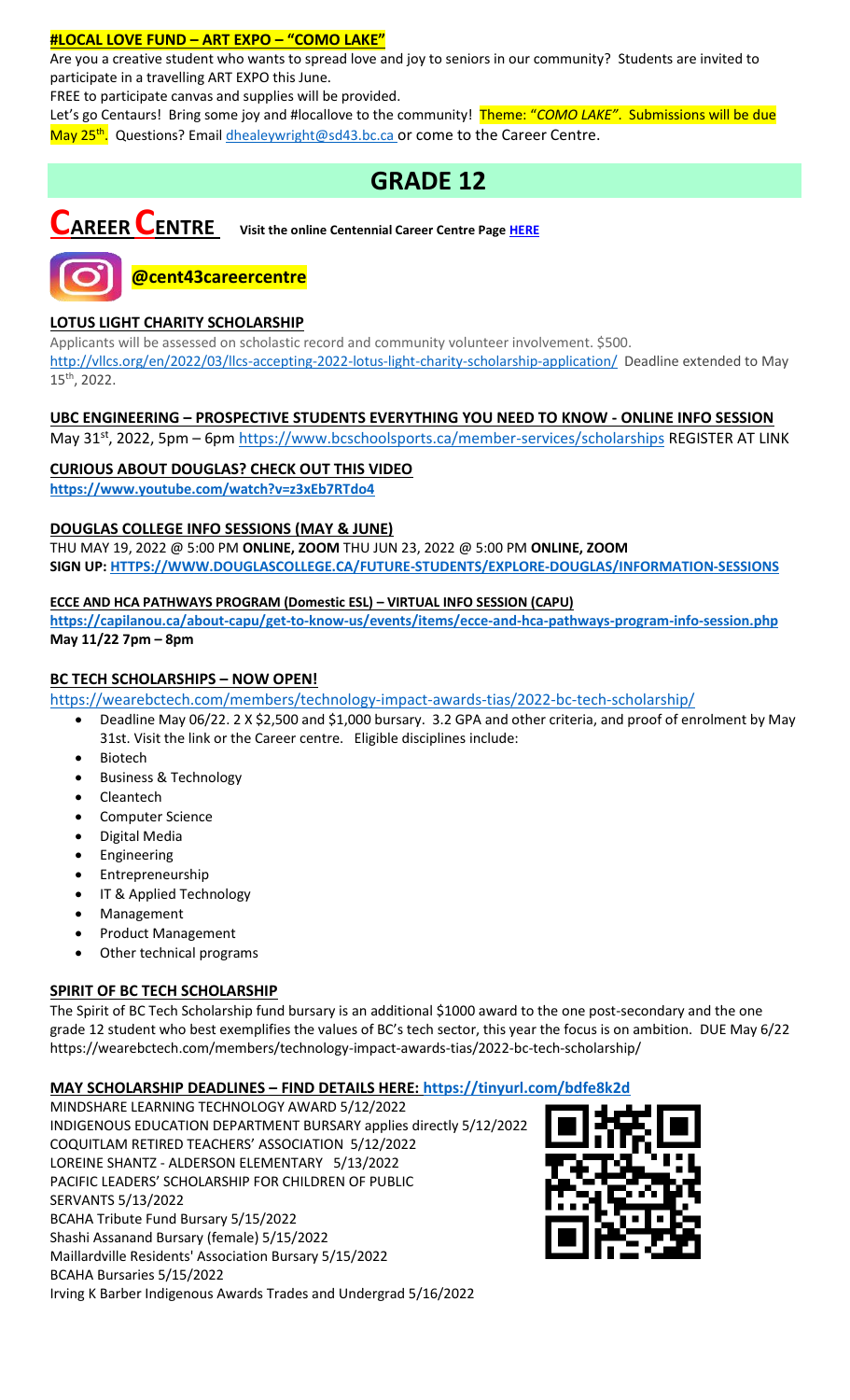# **BCIT FEATURED PROGRAMS**

Applications for many full-time programs are still open for Fall 2022. View the complete list of programs by status on the **[Program Availability](https://bcit.us8.list-manage.com/track/click?u=daf05330755626307efc8f07f&id=4d4ed36616&e=b29846f095)** page.

#### **UNIVERSITY OF ALBERTA IN PERSON CAMPUS TOURS**

We are very excited to once again offer in-person University of Alberta campus tours starting May 11! Our in-person tours led by UAlberta Ambassadors are the perfect way for your students to get an inside look at our vibrant campus and U of A community. Tours can be booked at [uab.ca/tours](https://mx.technolutions.net/ss/c/gsby7xed_Q9kJKoUKuDGdBFBFhSssENYnEfiUuIzPCfFN0X3A85kPAIgyq7RiYgwd5ks3dapUcNxO2ND8vSVBYrkONj16vS1goC-KNmxqyzPGiP84ZPhBolxXehOVvJJoIydTyO79MzKzKWEvLKFkm_yV9EI63wdit-4TgQQwdxB7q-F7wKO6B1l7qPTTQqEY4-sfMYxk0jPxb8_vnjcU8J1KalNzAYWqvZsue4RhUs/3li/fiXawEMdS5CpVDRHZJ_kGA/h1/NOtRtynrGGfbhYYaY88O-aXOwt_ymLOenqdLtTeBrnQ).

#### **JEAN LUMB FOUNDATION AWARDS**

Up to 10 X \$1000 awards across Canada in 9 categories, each with its own criteria. Chinese Heritage/Canadian citizen. Due May 23 by 9pm. Visi[t https://jeanlumbfoundation.ca/?page\\_id=6749](https://jeanlumbfoundation.ca/?page_id=6749)

New for 2022 **College Award (NEW)** The successful candidate will be enrolled full-time in a college, community college, college of applied arts or applied technology, institute of technology or science, CEGEP in Quebec, or career college, to study for a specific job in an industry, including business, applied arts, computer and mechanical technologies, electronics, health services, human resources, or trades, such as carpentry, electrical or plumbing.

#### **VOLUNTEER IN SD43** \* 30 POSITIONS

Coquitlam School District's Summer Learning program is pleased to once again offer a volunteer opportunity for our students. Last year we placed approximately thirty students into SD43 Summer Learning classrooms, a valuable experience for students and teachers! Successful volunteers will be placed in local classrooms and earn necessary volunteer hours as well as a letter of reference.

[https://forms.office.com/Pages/ResponsePage.aspx?id=74xl2ZICUkKZJWRC3iSkS-](https://forms.office.com/Pages/ResponsePage.aspx?id=74xl2ZICUkKZJWRC3iSkS-W45W4oHn9IuQdblaYVE0lUOFk1MFlRTFlWWkhOOVlYNUJCSDQ0SkdFTi4u)[W45W4oHn9IuQdblaYVE0lUOFk1MFlRTFlWWkhOOVlYNUJCSDQ0SkdFTi4u](https://forms.office.com/Pages/ResponsePage.aspx?id=74xl2ZICUkKZJWRC3iSkS-W45W4oHn9IuQdblaYVE0lUOFk1MFlRTFlWWkhOOVlYNUJCSDQ0SkdFTi4u)

#### **SUMMER JOB SEARCH?**

Job Bank - <https://www.jobbank.gc.ca/jobsearch/jobposting/35965594?source=searchresults> Indeed (Coquitlam) <https://ca.indeed.com/jobs?q=summer%20student%202022&l=British%20Columbia&vjk=23313e5494867a53>

## **VOLUNTEER OPPORTUNITES THIS SPRING**

Festivals and events are returning. Volunteers are needed! Career Centre - [Centennial Secondary School](https://www.sd43.bc.ca/school/centennial/ProgramsServices/CareerCentre/experiences/Pages/default.aspx#/=)  [\(sd43.bc.ca\)](https://www.sd43.bc.ca/school/centennial/ProgramsServices/CareerCentre/experiences/Pages/default.aspx#/=)

#### **KPU NEXT STEPS WORKSHOPS – MAY**

Next Steps Workshop, **May 16th, 3:30pm** Next Steps Workshop, **May 18th, 12 - 12:30,** condensed lunch time power session.

Register for a [Next Steps Workshop](http://crm-link.kpu.ca/c/7/eyJhaSI6MTY0ODQwMjEsImUiOiJkaGVhbGV5d3JpZ2h0QHNkNDMuYmMuY2EiLCJyaSI6ImNvbnRhY3QtNGZkMzgzYmJkZmY3ZWExMWE4MTUwMDBkM2EwYzhjNmQtZDI5MWU3MGZkMWYyNDJlYjk5OGU2OTFmYjc2ZGZmMjMiLCJycSI6IjAyLWIyMjEwMy0zOTg5OTViYTI1NGQ0NDE2YjBlMDQyODJkZjY3MTlhNiIsInBoIjpudWxsLCJtIjpmYWxzZSwidWkiOiIyIiwidW4iOiIiLCJ1IjoiaHR0cHM6Ly93d3cua3B1LmNhL2luZm8tc2Vzc2lvbnMvZnV0dXJlLXN0dWRlbnRzL25leHQtc3RlcHMvbWF5LTIwMjI_X2NsZGVlPVpNTFlTR1BPYXdvdUI0T0xzQnBsUHZFU0g1eUhvbnhCQlpuNFlnYzRINkV6V0ZWOVpLUWpKTmxic0hFM3RVQmImcmVjaXBpZW50aWQ9Y29udGFjdC00ZmQzODNiYmRmZjdlYTExYTgxNTAwMGQzYTBjOGM2ZC1kMjkxZTcwZmQxZjI0MmViOTk4ZTY5MWZiNzZkZmYyMyZlc2lkPTFkZmIzOThiLTRiYmItZWMxMS05ODNmLTAwMjI0ODNjYzE1YSJ9/SBu6RJHIXI6GRb2GoyGQMA)

#### **HAVE YOU WON A SCHOLARSHIP?**

Fill out the form at the link or QR code to be added to the commencement programme. [https://forms.office.com/Pages/ResponsePage.aspx?id=74xl2ZICUkKZJWRC3iSkSwuEIlUQFhBOpXf92UwjudZURDgzNlU4](https://forms.office.com/Pages/ResponsePage.aspx?id=74xl2ZICUkKZJWRC3iSkSwuEIlUQFhBOpXf92UwjudZURDgzNlU4NEpMVzRFR0lLV0NaNU1EOVBGWC4u) [NEpMVzRFR0lLV0NaNU1EOVBGWC4u](https://forms.office.com/Pages/ResponsePage.aspx?id=74xl2ZICUkKZJWRC3iSkSwuEIlUQFhBOpXf92UwjudZURDgzNlU4NEpMVzRFR0lLV0NaNU1EOVBGWC4u)



# **SPORTS**

#### **JR SOCCER\*NEW\***

Well-played game for our Juniors Monday against the Ravens. Goal scored by Captain Sierra Smigelski- way to go! Our last game of the season is today at STM- let's make it a good one! Farewell Cent Jr Soccer 22' you were a great one!

#### **VOLUNTEER HOURS\*NEW\***

**The Jr. soccer team** is looking for a student photographer! If you have experience and free time after school email Coach Marrington at **rmarrington@sd43.bc.ca** and send us some of your best shots while expressing your interest. You will photograph the teams' games until the end of the season while accumulating volunteer hours- a letter will be provided at the end:)

# **SR. BOYS RUGBY \*NEW\***

The Centaurs will be playing a Rugby 7's mini tournament with St. Thomas More and Maple Ridge on Wed. May 4 at the Oval (grass field) with a 4 pm KO. This will be the first Centennial Sr. Boys game since 2017.